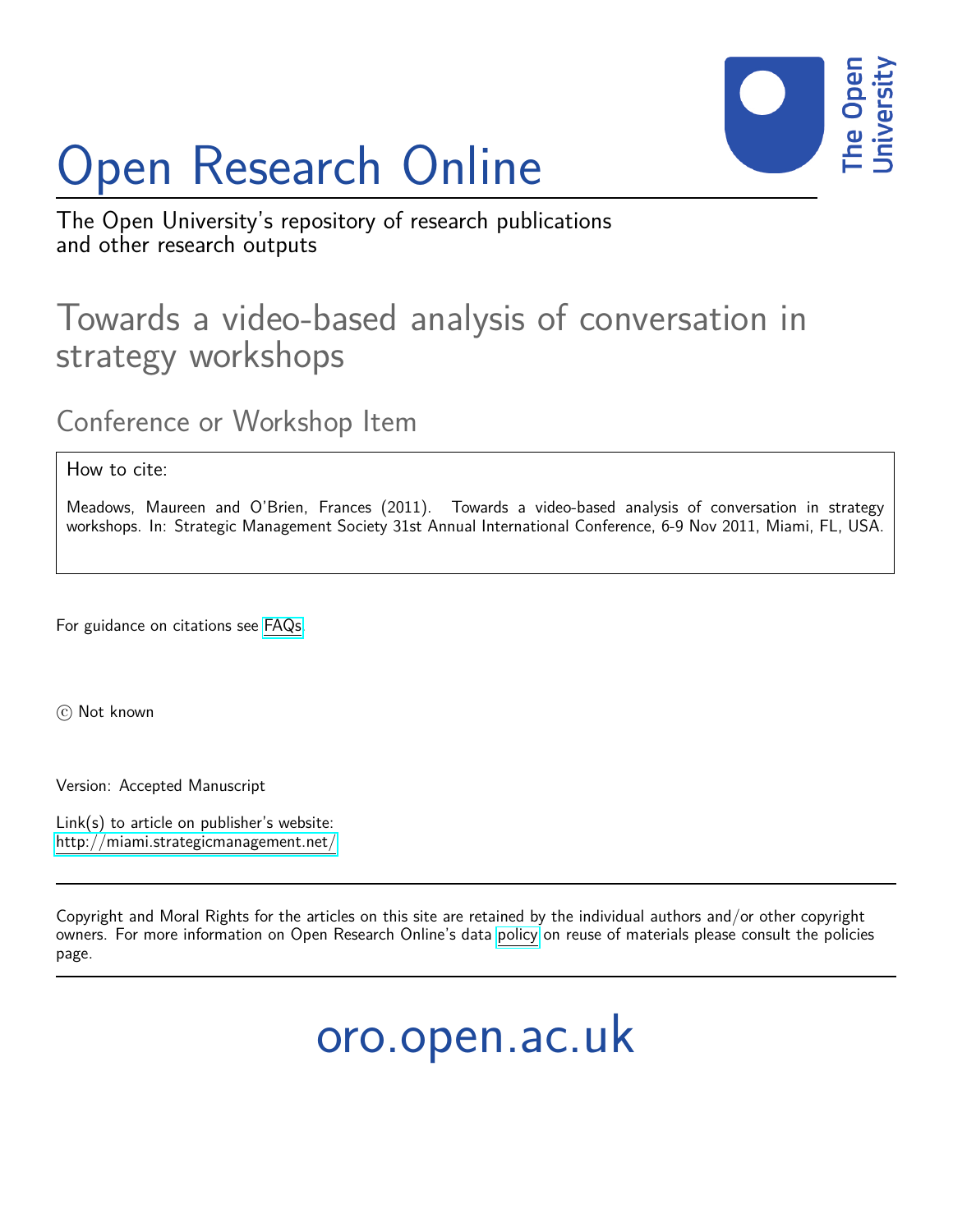# **Towards a video-based analysis of conversation in strategy workshops**

# **Abstract**

This paper explores video data of strategy workshops using scenario planning in a major organisation in the transport sector. The strategy literature contains calls for greater access to the strategising process and to conversations about strategy between senior managers. There is also a need for further research into how strategy tools such as scenario planning are used. In this paper the authors describe the use of conversation analysis and video analysis to explore key fragments of discourse, to reveal how strategic recommendations emerge. Further research into the use of conversation analysis and video analysis to study strategy workshops is called for.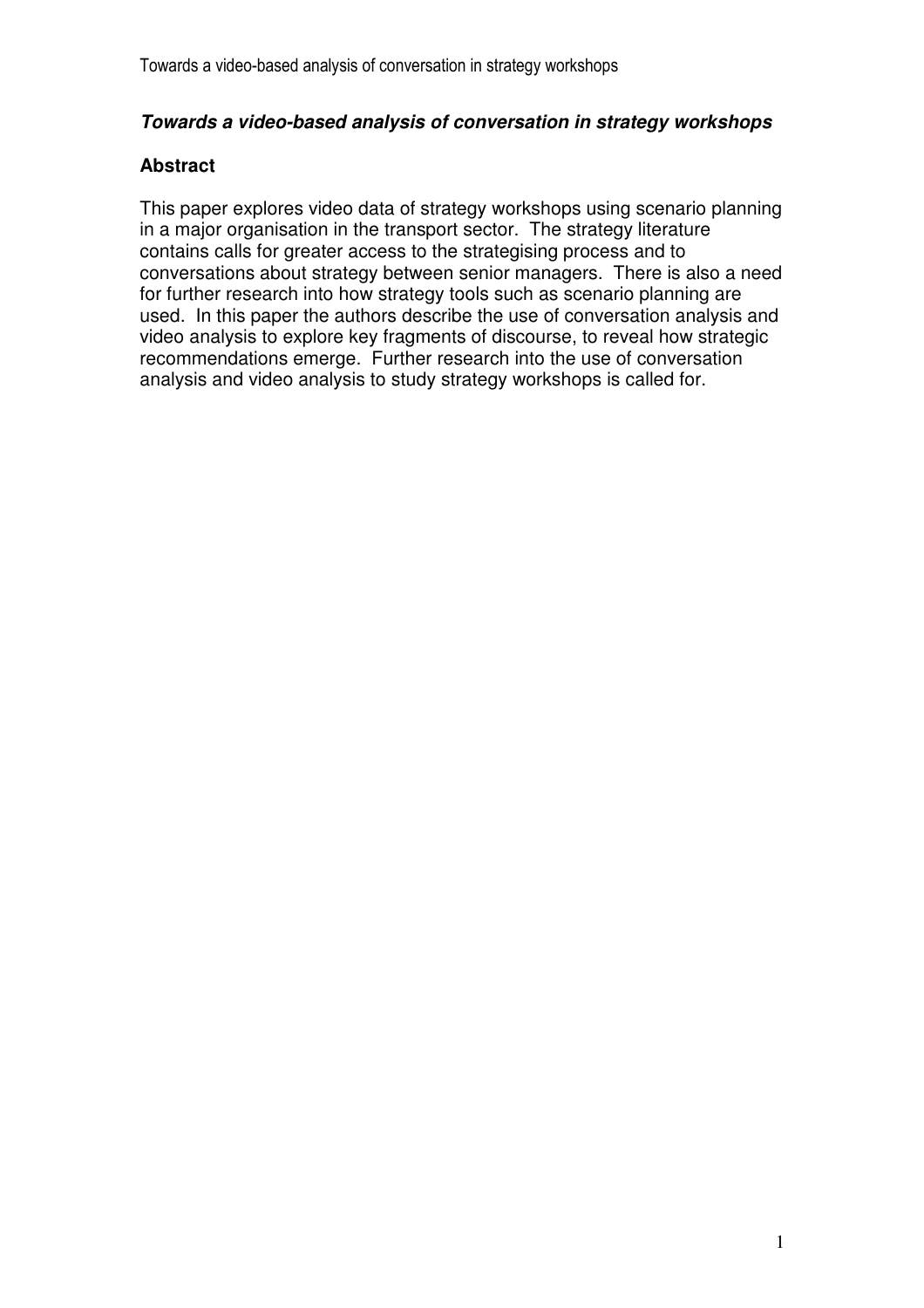Towards a video-based analysis of conversation in strategy workshops

# **Introduction: Strategy Workshops**

Strategy workshops are a common practice in organisational life today (Hodgkinson et al, 2006). Schwarz (2009) describes strategy workshops as providing a forum for strategic discourse facilitated through knowledgesharing and/or promotion of strategic consensus. Many aspects of strategy workshops are discussed in the management literature. For instance, the use of a range of mapping techniques is illustrated (Wallemacq and Jacques, 2009; Eden and Ackermann, 1998; Bougon, 1992), and questions around the facilitation of such workshops are demonstrated and debated (Salo et al, 2009; Stewart, 2006). Reasons for the apparent success or failure of such workshops are also addressed. For example, Schwarz points out that a strategy workshop may constrain strategy making, through 'opposition and refusal to participate, which may lead to strategic paralysis with no outcomes, actions or recommendations' (Schwarz, 2009, p 284).

A study by Hodgkinson et al (2006) suggests that strategy workshops play an important part in formal strategic planning processes; that they rely on discursive rather than analytical approaches to strategy formation; and that they typically do not include middle managers, rather reinforcing elitist approaches to strategy development. Their conclusion is that strategy workshops are important vehicles for the emergence of strategy, but that surprisingly little is know about many aspects, such as the role played by analytical tools and techniques during strategy workshops.

In this paper, we analyse a strategy workshop at a large organisation in the transport sector in the UK. Via video and conversation analysis, we explore how the participants engaged in a conversation about the future strategy of the organisation. Via our unusual access to the strategising process and the used of video and audio recording, we reflect upon the emergence of strategic recommendations over the course of the workshops. We consider the value of video-based data and analysis in the context of managerial discourse about strategy, and we set out an agenda for further video-based research in similar organisational contexts.

# **Using conversation analysis and video analysis to explore strategic discourse**

Our study explores the conversations held by senior managers during strategy workshops. During such workshops, we see that managers use language to develop their ideas about possible future strategies for the organisation, and to build arguments that they believe will persuade others. All of this is done collaboratively, while interacting with colleagues, and accepting or rejecting the verbal contributions that are made by others. Wallemacq and Jacques (2009) view language as "a kind of surrounding environment, a world in which we move rather than something a speaker creates on his or her own" (p 31). Robichaud et al (2004) suggest that the primary function of language is to 'support collaborative activity, typically associated with some common field of practice' (2004, p. 619). They use the term metaconversation to indicate 'a conversation that embeds, recursively, another conversation' (2004, p. 621). This draws upon Weick's (1995) notion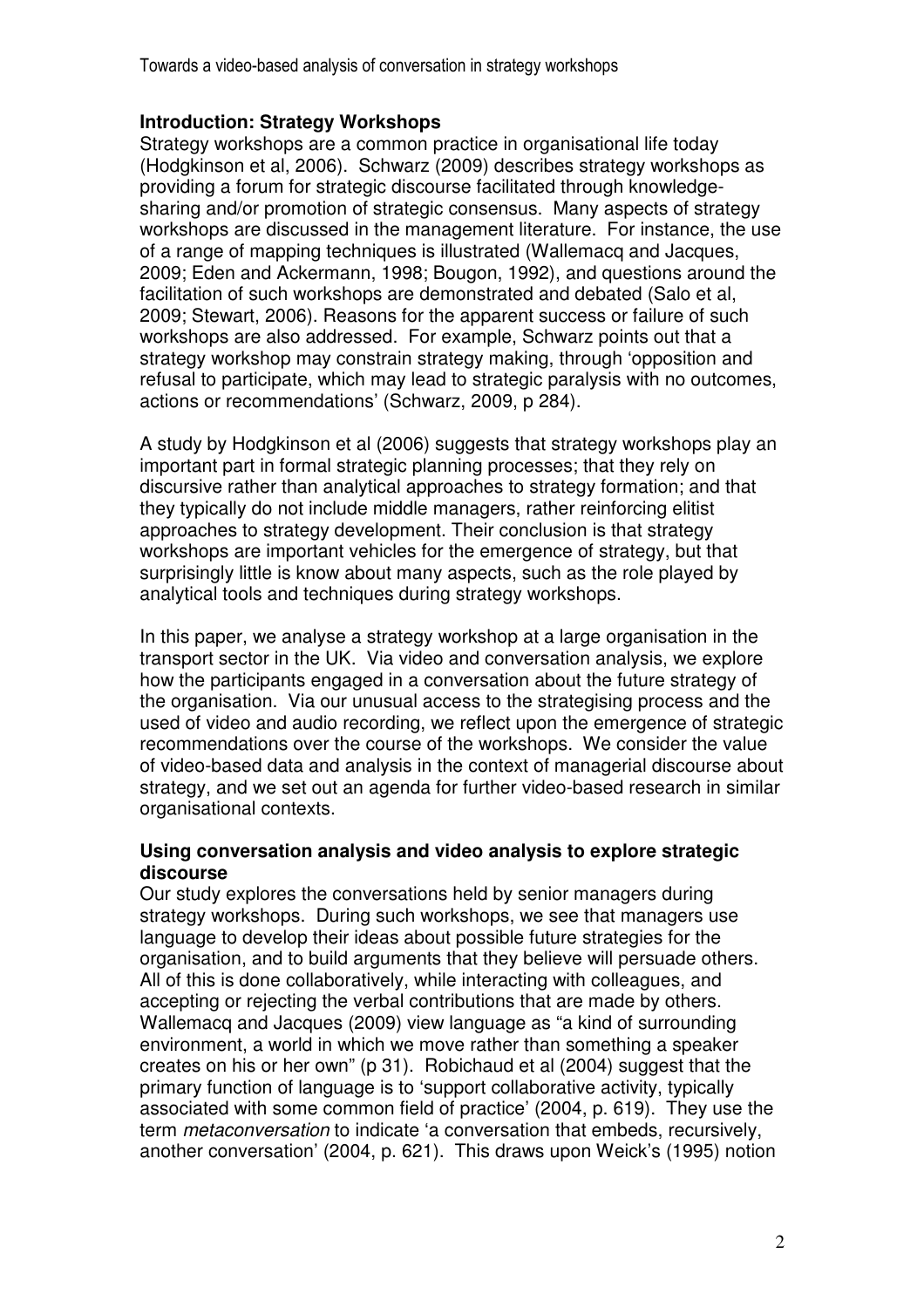of retrospective sensemaking; in other words that "people can know what they are doing only after they have done it" (1995, p 24).

In order to explore the data we have gathered, we draw upon conversation analysis. O'Sullivan (2010, p. 21) proposes that conversation analysis (CA) 'allows researchers to understand conversations … as sequences of actions that participants perform to create and manage meaning between themselves. In particular, CA focuses on how participants in a conversation anticipate and qualify each other's semiotic opportunities'. Conversation analysis has been used to analyse many aspects of management team meetings. For example, Nielsen (2009) explored the strategies adopted by middle managers to exercise leadership in their interactions with employees during business meetings. Markman's (2009) study of virtual meetings using conversation analysis provides evidence of the difficulties that participants in such computer-mediated communication appear to experience when talk is not so tightly coupled with embodied action. The medium referred to as "quasisynchronous chat" presents problems for participants, in that it 'disrupts the temporal flow of conversation' (Markman, 2009, p 150), and makes the opening and closing of such meetings more difficult and time-consuming. This gives an indication of the importance of studying the embodied action that normally accompanies talk (e.g. in face-to-face meetings), and video data (alongside audio data) can provide researchers with an opportunity to do this. In this paper, the authors begin to make links between the audio and video data gathered, to understand the strategic conversation that is taking place in the context of the embodied action that is an important part of a strategy workshop.

#### **Methodology: Undertaking video analysis of strategy workshops**

In this study, the authors drew upon the work of vom Lehn, who points out (2010, p.35) that unlike other forms of data, audio-visual recordings afford the researcher 'the opportunity to share, present and discuss the evidence which supports observations and analysis, a facility that is rare within the social sciences'. Strong interrelationships exist between action and context; conversation analysis has revealed the social and sequential organisation of talk (Garfinkel, 1967; Sacks, 1992; Heritage, 1984). Vom Lehn (2010) argues that the situated character of practical action (such as talk, visual and bodily conduct) can be elaborated by audio-visual data which helps us to understand how participants produce and make sense of particular actions.

Following vom Lehn (2010), the authors began the process of data collection with a review, in which we examined the video data to assess the quality of the images and sound and to identify any issues that might be relevant to further data collection. A preliminary analysis was then undertaken of a selected number of fragments, which led the authors to begin to reflect upon particular actions and activities that informed further data gathering. Heath et al (2010) advocate a similar approach, where the principal data of a videobased study – the recordings - are reviewed a number of times. They suggest that there are likely to be at least three reviews of the data (Heath et al, 2010, p 62) – a preliminary review (including cataloguing the data corpus), a substantive review (e.g. to find further instances of potentially interesting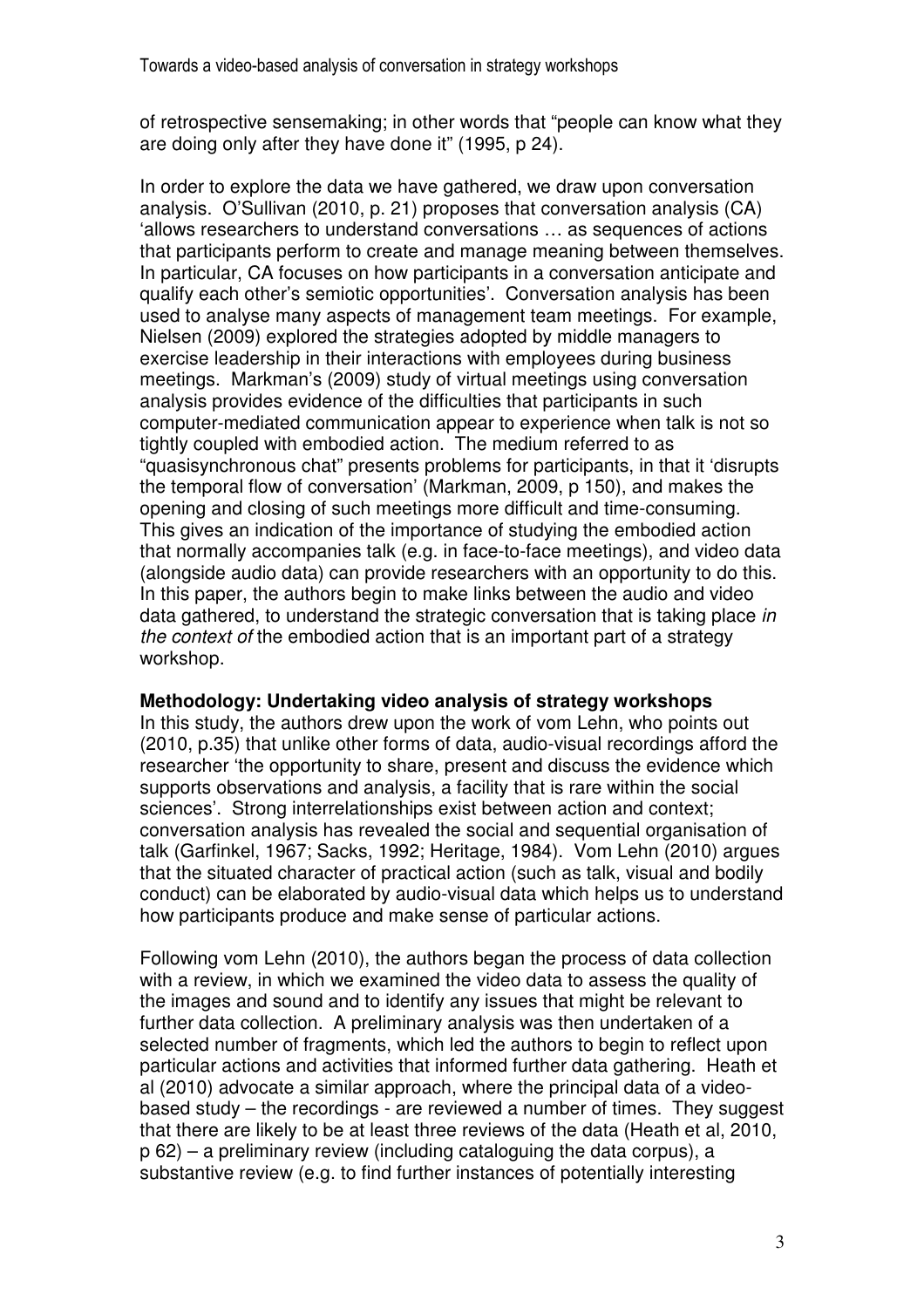events or fragments), and an analytic review (e.g. gathering, scrutinising and comparing key fragments of data). Our analysis therefore proceeded case by case, with the authors subjecting particular actions to a highly detailed scrutiny and to examine the immediate context and a particular interactional environment in which they arise.

Von Lehm also notes that while in conversation analysis there is a longstanding convention for the transcription of talk, a similar convention is not available for the transcription of people's visual and material conduct, such as handling an object (2010, p36/7). However, von Lehm adopts the approach of transcribing, at least the onset and completion, of the visual and material features of the participants' conduct with regard to the talk and/or silence or pauses (Goodwin, 1981; Heath, 1986). A transcript of the conversation can be supplemented by a transcript containing photographs of the interaction that is being studied (von Lehm, 2010, p 37/8). The authors are working towards these goals as their project progresses.

# **Examples of data analysis and results**

The two short transcripts below are fragments from a one-day strategy workshop, in which the five participants – all senior managers at a large organisation in the transport sector – are tasked with assessing the impact of two possible future scenarios on the strategy of their organisation, and recommending a revised strategy. One of the authors observed the entire workshop, and both authors were present for the final presentation at the end of the workshop, where the group presented their recommendations for a new strategy. The authors identified and analysed the key themes that underpinned the strategic recommendations in the final presentation, and traced those key themes back through the workshop by searching for key words and phrases. The two fragments presented below have been chosen to illustrate how one of those key themes, that of stakeholders and how they should be managed, first entered the strategic conversation of the five participants. Transcript notations (based on Heath et al, 2010) are shown in Appendix 1.

The first fragment begins as they review the organisation's existing vision statement, and comment on its potential shortcomings. There has also been a change of facilitator, with one participant (Charles) reluctantly taking his seat and handing over to another (Alan), who is now standing at the flipchart and making notes on their discussion of the vision.

| <b>Fragment 1</b> |                                                                                                                                                                                                                                       |  |  |
|-------------------|---------------------------------------------------------------------------------------------------------------------------------------------------------------------------------------------------------------------------------------|--|--|
|                   | David: There's one key word missing which is <i>stakeholders</i> , and customer<br>satisfaction -                                                                                                                                     |  |  |
|                   | Mark: Alan, can you tell us what you're trying to achieve? (0.5)                                                                                                                                                                      |  |  |
|                   | Alan: What I'm trying to do now is to put some meat on the vision (.) so that when<br>we do the strategy we have much better linkages back into (1.0) ((waves left<br>hand in direction of flipchart)) where we're trying to be (0.7) |  |  |
|                   | Mark: Ok, great -                                                                                                                                                                                                                     |  |  |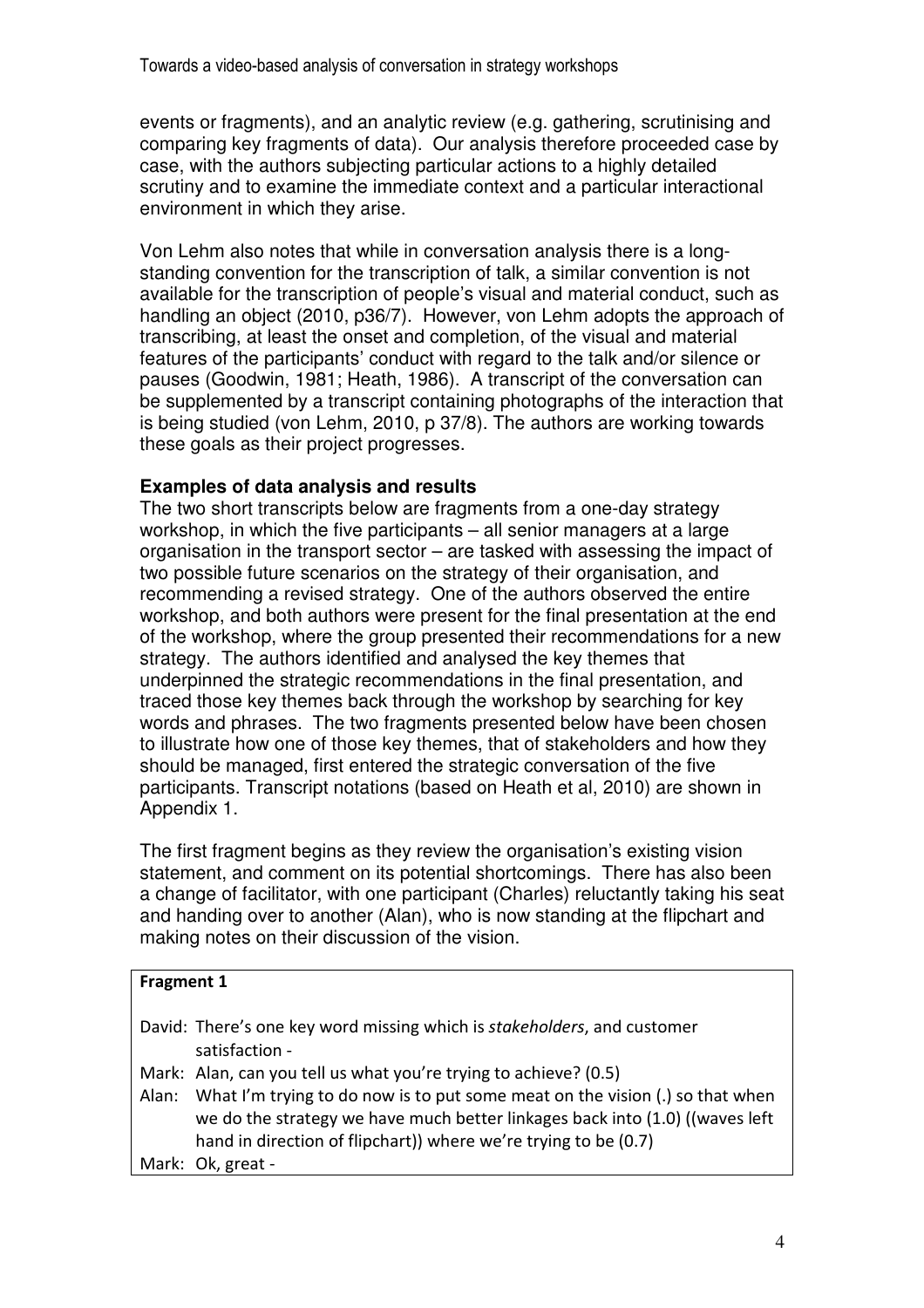Towards a video-based analysis of conversation in strategy workshops

- David: So when we're talking about stakeholders we can link it straight back into passengers and stakeholders, (0.3) when we talk about technology we might talk about reliability and sustainability -
- Mark: So is it fair to say that by doing this we're getting our shared head space in this room of what the vision is (.) of what our understanding of it is? (1.0) ((Alan nods his head))
- John: I think that's where Charles was trying to get us to as well (0.7)
- David: Yes and I agree we need to do that. For me (.) when we read what we started with and we read this, there's only one word missing and that's stakeholder (.) so I don't think we need to write the whole detail, cos we're taking time here

Around three minutes later, as the participants try to reach closure on their understanding of the existing organisational vision, the conversation once again returns to the issue of stakeholders and their management – see Fragment 2 below.

| <b>Fragment 2</b> |                                                                                                                                                                                                                                      |  |  |  |
|-------------------|--------------------------------------------------------------------------------------------------------------------------------------------------------------------------------------------------------------------------------------|--|--|--|
| Alan:             | Is that it do you think? Are those the key issues? (2.0)<br>That's the high level strapline, isn't it (1.0) ((underlining words on the<br>flipchart with pen)) We've included passengers, we've got to work<br>stakeholders in here= |  |  |  |
|                   | Mark: Yeah, I think we need to be a bit more specific on stakeholders (0.5)<br>Commitment, cooperation, they're a bit kind of cliché terms, aren't they -                                                                            |  |  |  |
|                   | David: There is one other aspect beneath that which is this bit about our staff,<br>inspiring, exciting, enabling -                                                                                                                  |  |  |  |
|                   | Mark: Just before we get that, can we bottom out the stakeholder bit ()<br>John: It's about trust                                                                                                                                    |  |  |  |

The two fragments above enable us to see the key contributions of one individual – in this instance, David – in raising the issue of stakeholders, and arguing that the group needed to concern itself with this issue. Other key themes can be explored in a similar way. For example, the second fragment ends with one participant, John, introducing the question of trust; this leads to a discussion of the idea of stakeholder confidence, and possible new funding streams, which had not previously been considered by the group. This is particularly interesting as further analysis shows that John makes relatively few contributions throughout the day; however, his comments at the end of the second fragment are influential in starting a new line of discussion.

Used alongside video analysis, the approach adopted above also allows us to explore the contributions of individuals and the group dynamics in strategy workshops. For example, we can see that one participant, Charles, does not make any verbal contributions during the two fragments above; yet further analysis shows that he makes a large number of contributions over the day as a whole. His silence during the above fragments may be influenced by the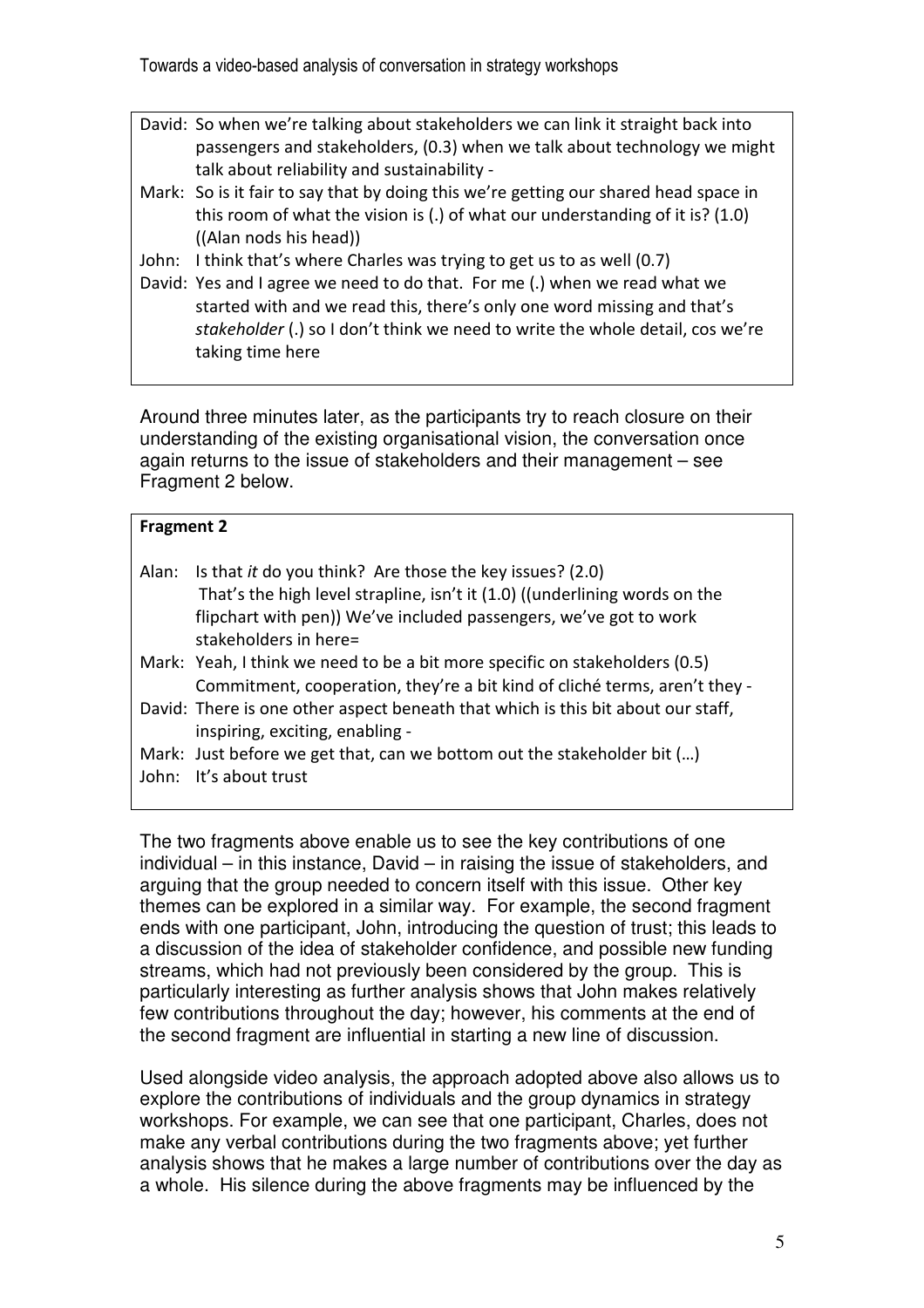incident that took place just before Fragment 1, when the group took the view that the role of facilitator should be shared over the day, and that Charles should hand over to another participant at that point. In addition, the approach demonstrates the role that artefacts, created by participants during the workshop, play both in the discussion and in the subsequent presentation – in this instance the flipchart is used to record and highlight key elements of the discussion.

#### **Conclusions: Analysing conversation about strategy**

Barry and Elmes (1997, p. 430) propose that 'strategy must rank as one of the most prominent, influential and costly stories told in organizations', and suggest that researchers should explore 'how language is used to construct meaning [and the] ways in with organizational stakeholders create a discourse of direction'. Samra-Fredericks (2004) points out that this research agenda is hampered by a number of issues. One of the most pressing is 'getting access to strategising processes happening then-and-there over time and space'. She also identifies 'the need to adopt a specific methodological approach to such 'happenings' since talk is the focal analytical point of interest'; and she observes that conversation analysis is one such approach. The authors support this view, and its value is illustrated by the analysis above.

Samra-Fredericks (2003, p 148) also discusses the 'apparently insurmountable practical problem which arises from extended periods of fieldwork'. In particular, she wonders – in relation to her (2003) study of strategy in a manufacturing company - 'how much of the ethnographic description and the corpus of transcripts allied with the fine grained analysis can be reproduced in one paper' (2003, p 148). Arguing that 'within the conversation analytic field … it is accepted that whole chapters/articles may be devoted to discussing just one brief exchange' (2003, p 148), she deals with her practical problem by focusing her (2003) paper on the reproduction of four transcribed strips of interaction, with the discussion having a clear focus on a set of key issues that she identifies. The authors have adopted a similar approach in the preliminary analysis reported here. Having identified stakeholders and their management as a key theme in the concluding presentation of the strategy workshop, we have shown how this issue emerged into the strategic conversation, during a critique of the existing organisational vision. Our work suggests that video analysis is a powerful tool in supporting the analysis of many aspects of strategy workshops, such as the physical arrangement, body language and movement of the participants, and their use of artefacts such as flipcharts and post-it notes when using strategy tools such as scenario planning. The use of audio and video recording allowed the two researchers to review the data after the event, to code it separately before reflecting on it together, and to share data with other researchers as evidence of what was observed. We advocate further research drawing upon video analysis alongside conversation analysis. The research agenda should include a greater understanding of how strategies emerge from conversations between senior managers, and the use of strategy tools such as scenario planning to support strategic conversations.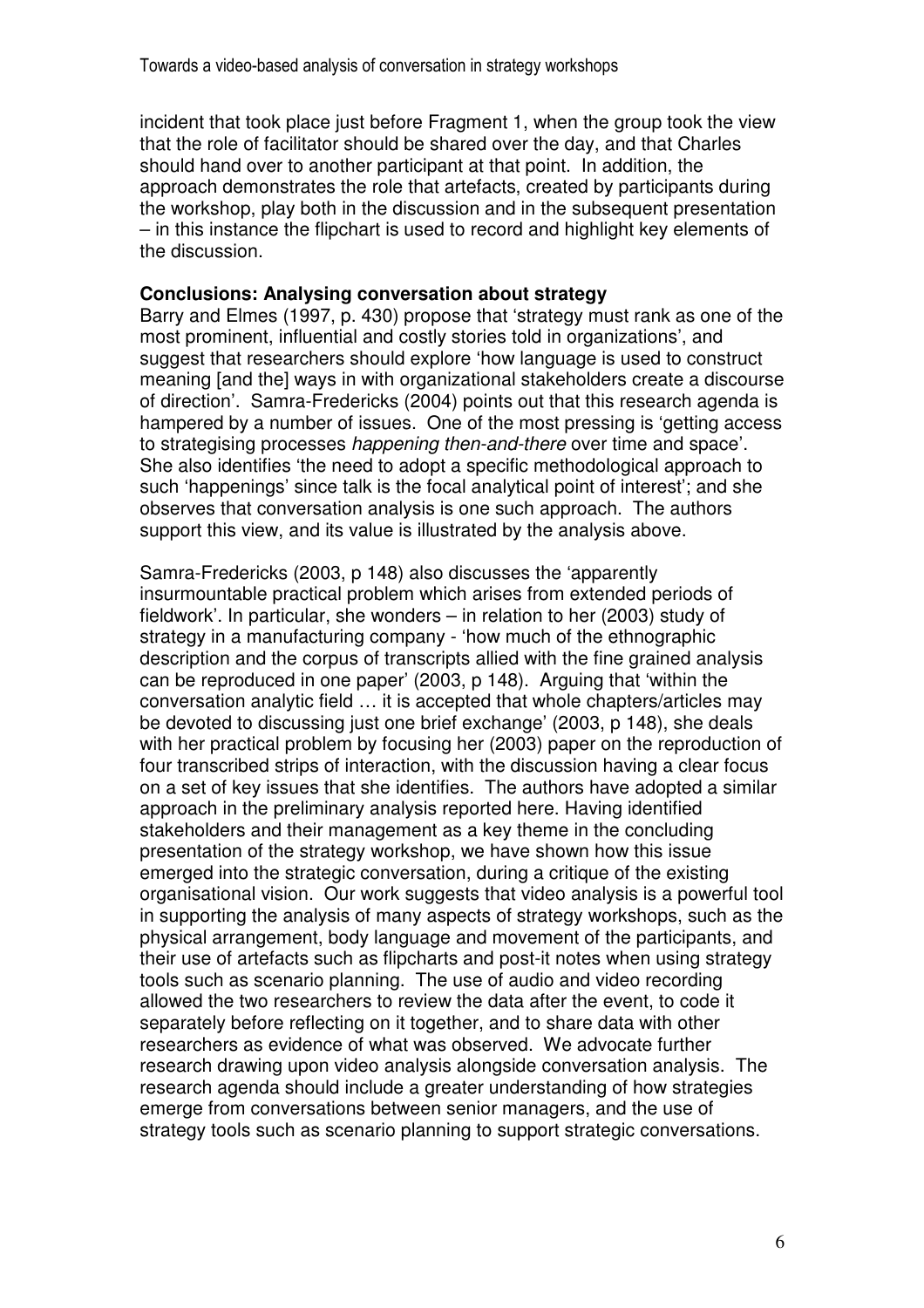# **References**

Barry, D. and Elmes, M (1997), 'Strategy re-told: towards a narrative view of strategic discourse', Academy of Management Review, Vol. 22, No. 2, pp 429-452.

Bougon, M.G. (1992), 'Congregate cognitive maps: A unified dynamic theory of organization and strategy', Journal of Management Studies, Vol. 29, No.3, pp 369-389.

Eden, C. and Ackermann, F. (1998) Making Strategy: The Journey of Strategic Management, SAGE Publications, London, UK.

Garfinkel H. (1967) Studies in Ethnomethodology, Blackwell, Oxford.

Goodwin, C. (1981) Conversational Organisation: Interaction between Speakers and Hearers, London: Academic Press.

Heath, C. (1986), Body movement and speech in medical interaction, Cambridge: Cambridge University Press.

Heath, C., Hindmarsh, J. and Luff, P. (2010), Video in Qualitative Research, London: Sage.

Hendry, J. and Seidl, D. (2003), 'The Structure and Significance of Strategic Episodes: Social systems theory and the routine practices of strategic change', Journal of Management Studies, 40:1, pp 175-196.

Heritage J. (1984) Garfinkel and Ethnomethodology, Polity Press, Cambridge.

Markman, K.M. (2009), '"So what shall we talk about": Openings and closings in chat-based virtual meetings', Journal of Business Communication, Vol. 46, No.1, pp 150-170.

Nielsen, M.F. (2009), 'Interpretative management in business meetings: understanding managers' interactional strategies through conversation analysis', Journal of Business Communication, Vol. 46, No.1, pp 25-36.

O'Sullivan, T (2010), 'More than words? Conversation analysis in arts marketing research', International Journal of Culture, Tourism and Hospitality Research, Vol.4, No. 1, pp 20-32.

Robichaud, D., Giroux, H. and Taylor, J.R. (2004), 'The metaconversation: the recursive property of language as a key to organizing', Academy of Management Review, Vol. 29, No. 4, pp 617-634.

Sacks, H. (1992), Lectures on Conversation, Blackwell, Oxford.